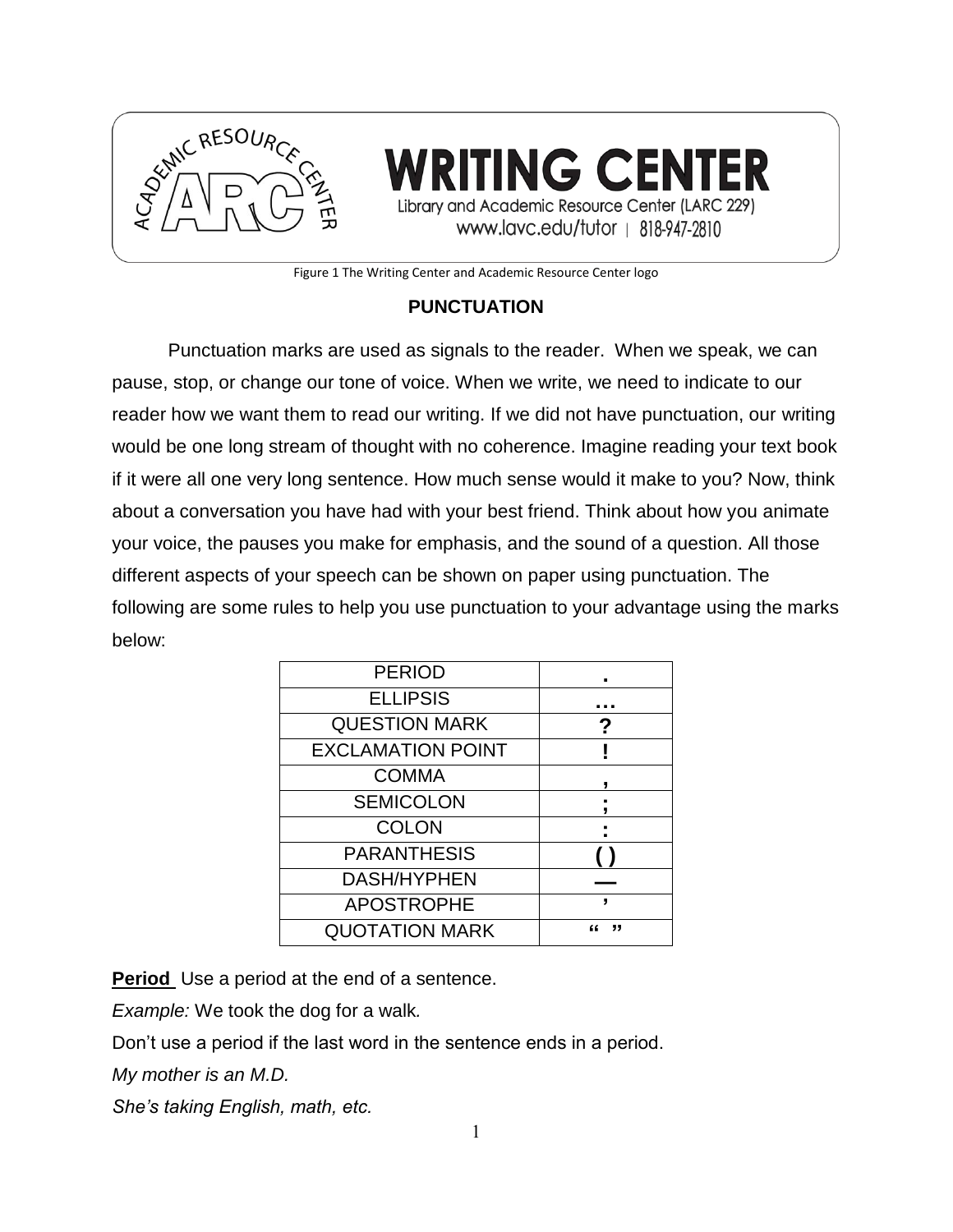You only need to use one space between the period and the first letter of the following word!

**Ellipsis** Use ellipsis to indicate words that are being left out. When you leave words out in the middle of the sentence, simply replace them with ellipsis.

*Example:* "Jane Austen writes about issues of society…and concerns about morality." If words are omitted at the end of a quoted sentence, then put the ellipsis before the end punctuation.

*The regulation states, "All agencies must document overtime...."* 

If sentences are omitted between quoted sentences, then put ellipsis after the end punctuation of preceding sentence.

*The regulation states, "Agencies may risk losing federal funds.… All agencies will be audited annually."*

In MLA Format, the ellipsis you add should be in [brackets].

**Question Mark:** Use a question mark at the end of a direct question. *Example:* Where are you going?

Do not use a question mark with an indirect question.

*Example*: I asked if he would go with me*.*

Use a question mark when the sentence is half question, half statement.

*Example:* You would like to go, wouldn't you?

### **Exclamation Point**

Use exclamation points to show emphasis or surprise. Do not overuse the exclamation point, or it will lose its power. *This is very important!*

**Comma**: Use a comma to separate two adjectives when the word *and* can be inserted between them.

Use commas to surround the name or title of a person directly addressed.

Use commas to set off expressions that interrupt the flow of the sentence.

**Semicolon**: Semicolons are used to join related independent clauses with no connecting words.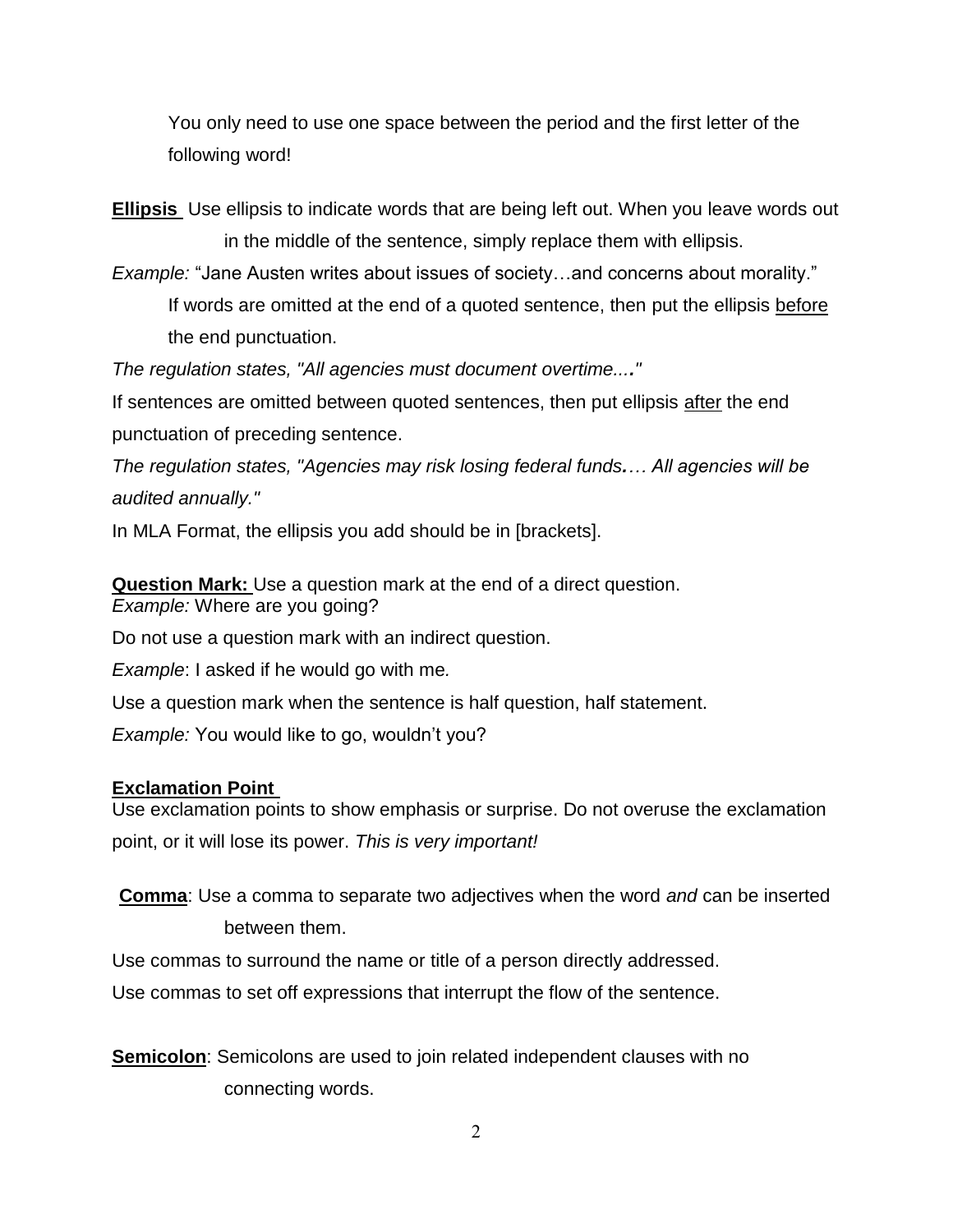Semicolons are used to join two independent clauses with conjunctive adverbs (e.g. however, moreover, therefore, consequently, etc.).

Semicolons are used to separate items in a series if the items already include commas.

## *For a more detailed description of semicolon use, refer to the Comma & Semicolon Handout.*

**Colon**: Use the colon after a complete sentence to introduce a list of items. *Example:* The daily newspaper contains four sections**:** news, sports, entertainment, and

classified ads.

Use the colon following the salutation of a business letter.

*Example:* Dear Mr. Smith**:**

Use the colon between the hour and minutes in time.

*Example:* The time is 11**:**55am.

Use the colon between chapter and verse in biblical references.

*Example:* Genesis 1**:**12

Use the colon to introduce a direct quotation that is more than four lines long (remember to double space the quotation and to indent one inch from the left margin).

**Parentheses:** Parentheses are used occasionally for extra, unessential information in a sentence. Parentheses always appear in pairs.

*Example:* My mother **(**a psychiatrist**)** thinks I should be in therapy.

**Dash/Hyphen**: Use a dash to emphasize a point or to set off an explanatory comment,

but don't overuse dashes, or they will lose their impact.

Dashes function in some ways like parentheses.

Use them in pairs to set off a comment within a sentence.

Dashes function in some ways like colons.

Use them to introduce material illustrating or emphasizing a statement.

Use a hyphen to combine two words that are used as a single adjective before a noun:

- *One-way street*
- *Chocolate-covered peanuts*

However, do not hyphenate words after the noun: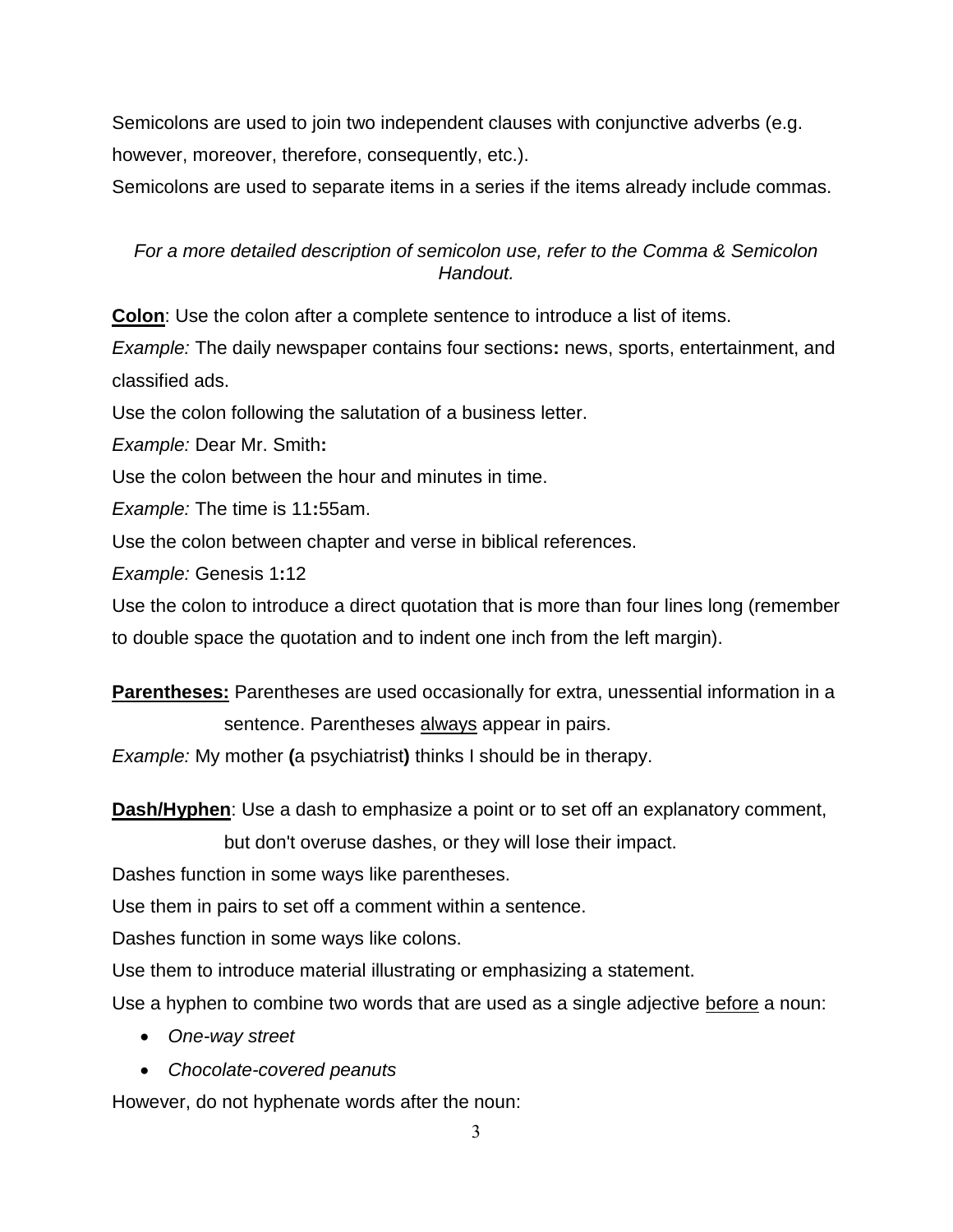- *The street was one way.*
- *The peanuts were chocolate covered.*

Use a hyphen with compound numbers:

- *Forty-five*
- *Twenty-seven*

Use a hyphen with prefixes *ex-*, *self-*, *all-*; with the suffix *–elect*; between a prefix and a capitalized word, and with figures or letters:

- *Ex-husband*
- *Self-assured*
- *Mid-September*
- *T-shirt*

Use a hyphen to separate a word at the end of a line when hand writing, but always separate the word between syllables:

- pref-er-ence not prefere-nce
- sell-ing not sel-ling
- in-di-vid-u-al-ist not indiv-idualist

Computers automatically wrap the word around to the next line, so there is no need for hyphenation.

## **Apostrophes:** The apostrophe has two uses:

1) To form possessives of nouns

To see if you need to make a possessive, turn the phrase around and

make it an "of the..." phrase. For example:

*the boy's hat = the hat of the boy* 

*three days' journey = journey of three days*

Add **'s** to the singular form of the word (even if it ends in -s)

The *class's* teacher was late.

Add **'s** to the plural forms that do not end in –s

The *fish's* tank was dirty.

Add **'** to the end of plural nouns that end in –s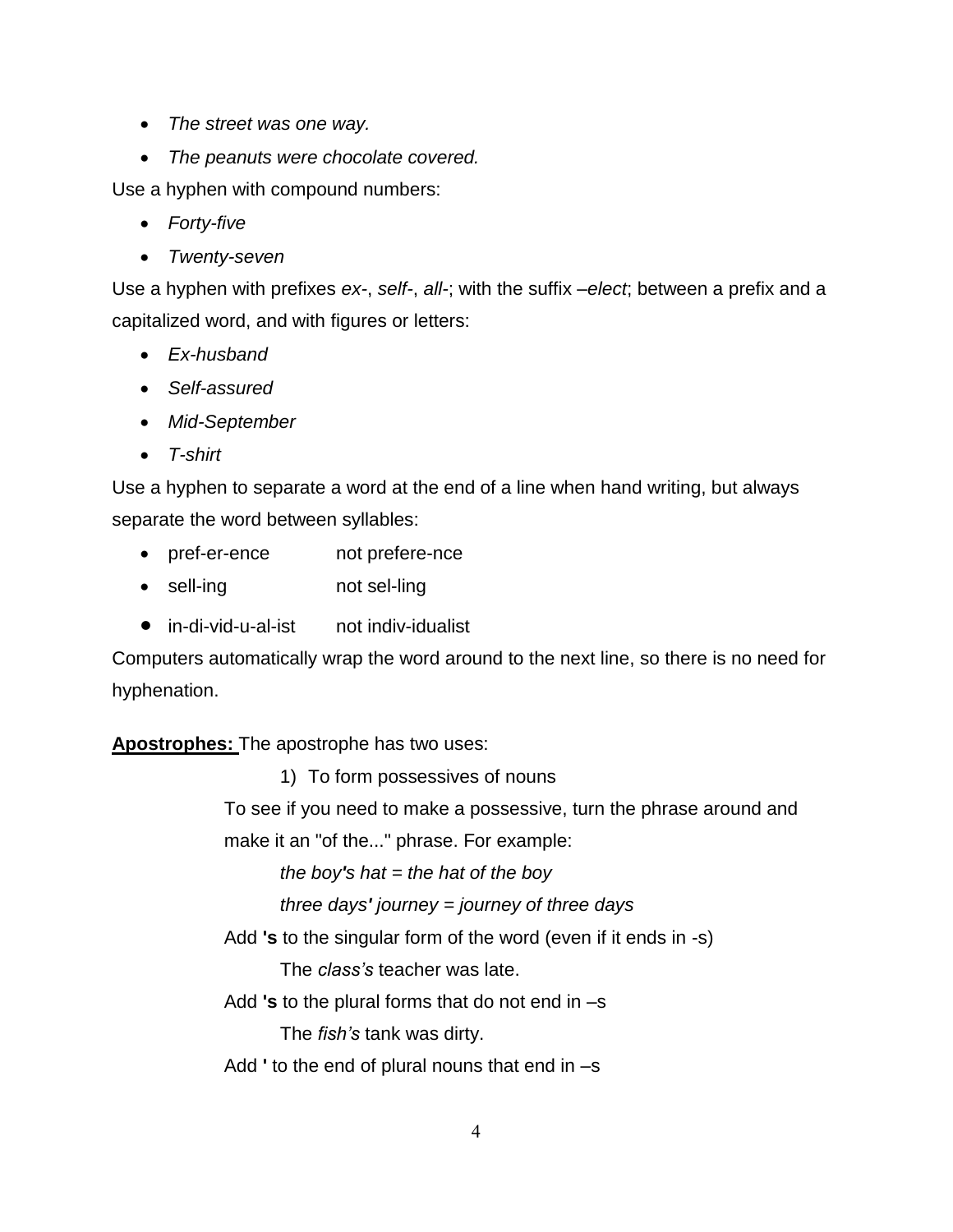The *cars'* engines were noisy and had to be recalled by the manufacturer.

2) To show the omission of letters Apostrophes are used in contractions. A contraction is two words combined where one or more letters have been left out. The apostrophe shows where you left out the letter(s).

*Do not = don't Would not = wouldn't I am = I'm*

Apostrophes are **NOT** used for possessive pronouns or for noun plurals. Apostrophes should not be used with possessive pronouns because possessive pronouns already show possession -- they don't need an apostrophe. Possessive pronouns are: his, her, its, my, yours, and our. *his book not his' book*

**Quotation Marks:** Quotation marks are used for several different purposes, including:

1) Direct Quotations

Direct quotations are another person's exact words, either spoken or in print, incorporated into your own writing. Use a pair of quotation marks to enclose each direct quotation included in your writing. Quotation marks always come in pairs.

*In his Autobiography, Benjamin Franklin says, "The soul of man is immortal."*

2) Writing Dialogue

Write each person's spoken words, however brief, as a separate paragraph.

Use commas to set off dialogue tags such as "she said" or "he explained."

> *"He likes to talk about football," she said, "especially when the Super Bowl is coming up."*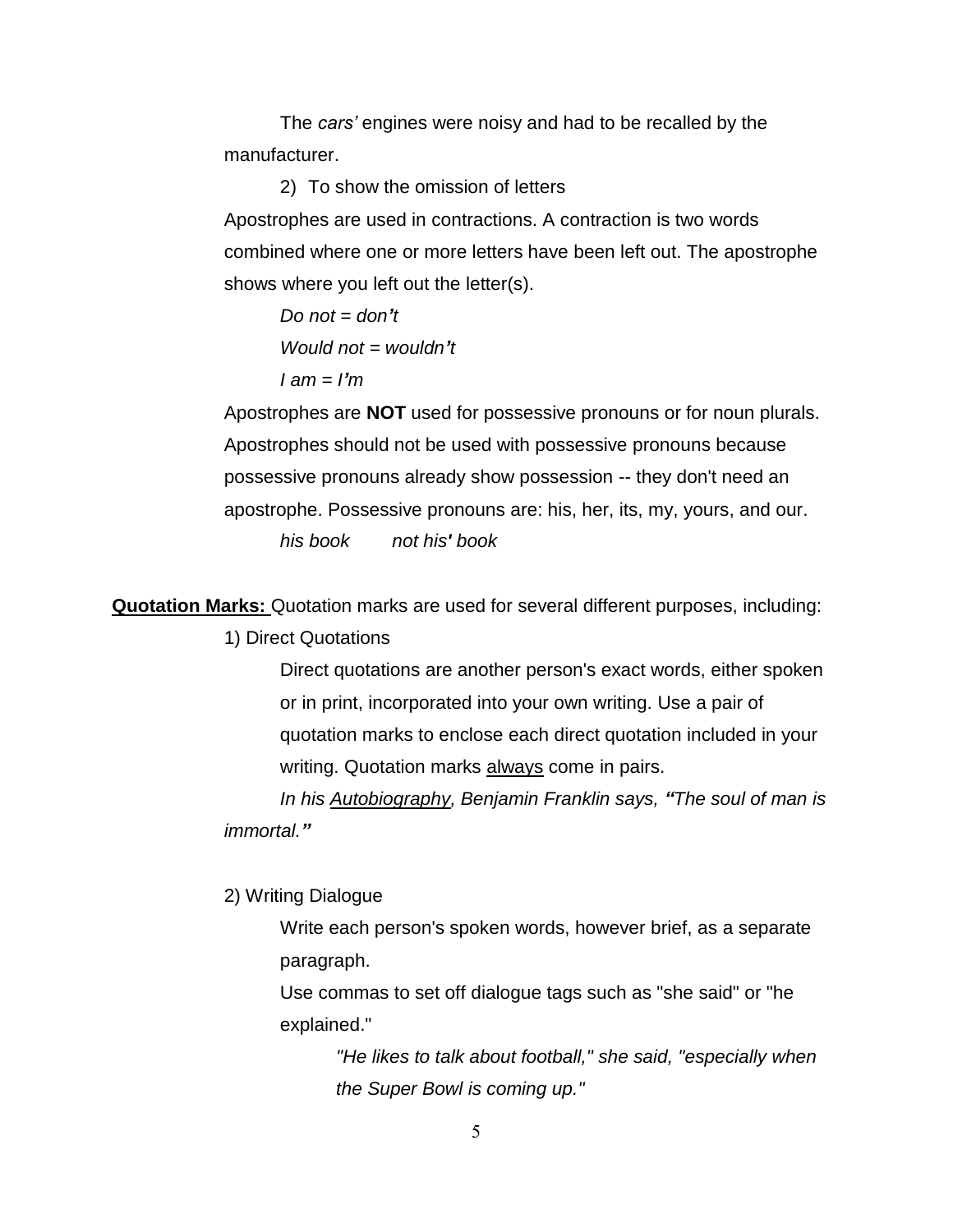Closely related narrative prose can be included in a paragraph with dialogue.

If one person's speech goes on for more than one paragraph, use quotation marks to open the speech and at the beginning, but not the end, of each new paragraph in the speech. To close the speech, use quotation marks at the end of the final paragraph

#### 3) Titles of minor works or parts of wholes

Use quotation marks for titles of short or minor works, such as songs, short stories, essays, short poems, one-act plays, and other literary works that are shorter than a three-act play or a complete book.

Titles of parts of larger works, such as chapters in books, articles in newspapers, magazines, journals, or other periodical publications; and episodes of television and radio series.

4) Individual words or Phrases

Use quotation marks to indicate words used ironically, with reservations, or in some unusual way.

Put commas and periods within closing quotation marks, except when a parenthetical reference follows the quotation. Indirect quotations are not exact words but rather rephrasings or summaries of another person's words. You do not need to use quotation marks, but you do need to give credit for the idea to the source.

### **Exercise:**

#### **Use what you have learned to properly punctuate the following sentences.**

- 1. Yes sir I will do it right now
- 2. Why he asked Are you always late
- 3. Jack and Jills house caught fire